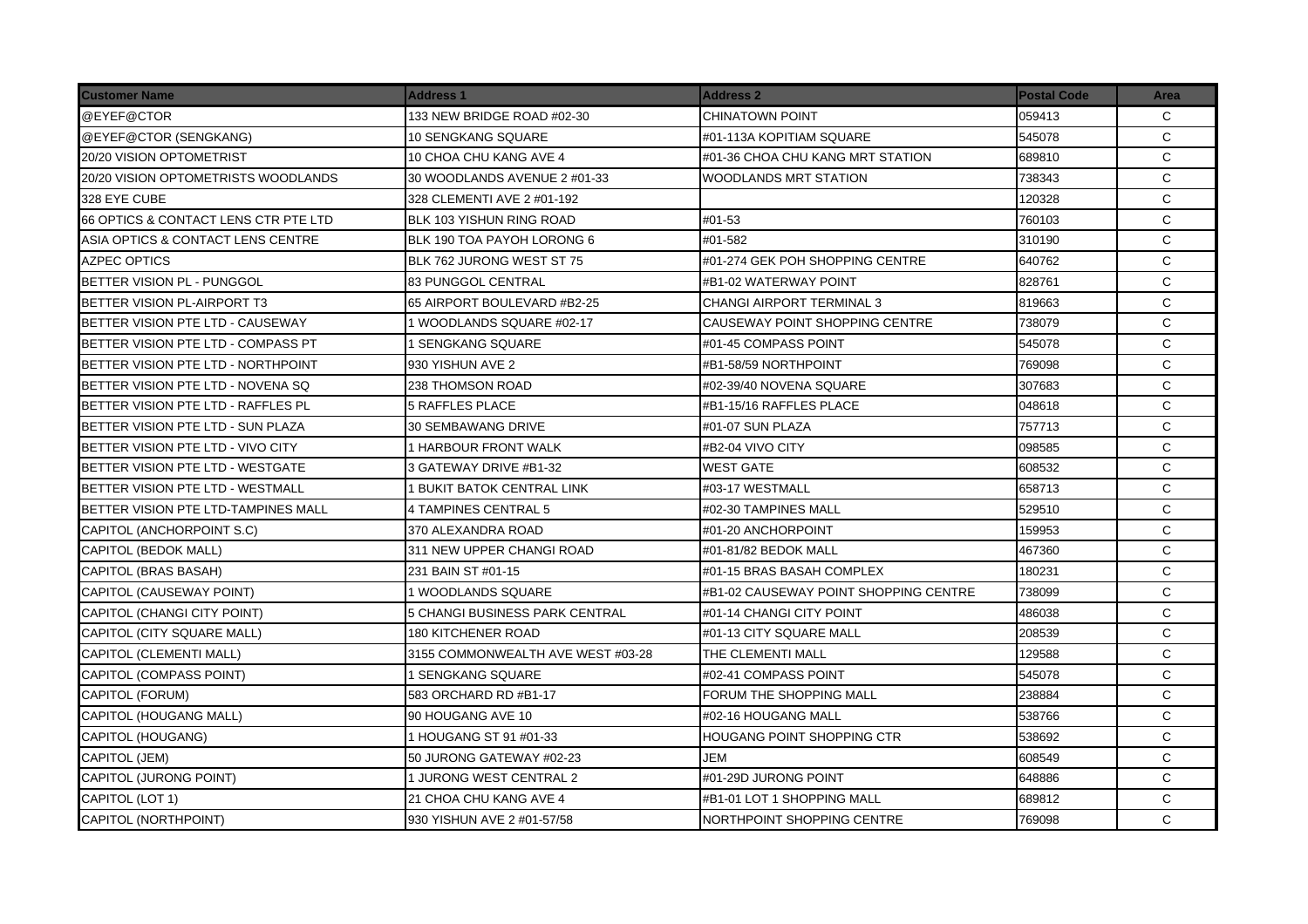| <b>CAPITOL (RAFFLES CITY)</b>            | 252 NORTH BRIDGE ROAD             | #03-08 RAFFLES CITY             | 059413 | $\mathsf{C}$ |
|------------------------------------------|-----------------------------------|---------------------------------|--------|--------------|
| CAPITOL (RIVERVALE)                      | 11 RIVERVALE CRESCENT             | #02-04 RIVERVALE MALL           | 545082 | $\mathsf{C}$ |
| <b>CAPITOL (TAMPINES MALL)</b>           | 4 TAMPINES CENTRAL 5              | #02-03 TAMPINES MALL            | 529510 | $\mathsf{C}$ |
| <b>CAPITOL (TANGLIN)</b>                 | <b>163 TANCLIN ROAD</b>           | #02-09/10 TANGLIN MALL          | 247933 | C            |
| <b>CAPITOL (WHITE SAND)</b>              | 1 PASIR RIS CENTRAL ST 3          | #02-18 WhiteSands Shopping Mall | 518457 | C            |
| CENTURY OPITICAL CO - ROCHOR             | 149 ROCHOR ROAD                   | #01-02 FU LU SHOU COMPLEX       | 188425 | $\mathsf{C}$ |
| CENTURY OPITICAL CO - UPP BOON KENG      | 18 UPPER BOON KENG ROAD           | #01-1145                        | 380018 | C            |
| <b>CHEW'S OPTICS</b>                     | BLK 144 TECK WHYE LANE            | #01-211                         | 680144 | C            |
| CHEW'S OPTICS (BISHAN)                   | BLK 282 BISHAN ST 22              | #01-157                         | 570282 | $\mathsf{C}$ |
| CHIN & CHIN WATCH & OPTICIAN             | BLK 201E TAMPINES ST 23           | #01-80                          | 527201 | C            |
| CHOICE OPTICAL - HOUGANG                 | 682 HOUGANG AVE 4                 | #01-318                         | 530682 | C            |
| CHOICE OPTICAL - YISHUN                  | 293 YISHUN ST 22                  | #01-235                         | 760293 | E.           |
| <b>CITY OPTICS</b>                       | BLK 631 ANG MO KIO AVE 4          | #01-920                         | 560631 | E            |
| CRYSTAL OPTICS - HOUGANG MALL            | 90 HOUGANG AVE 10 #02-07          | #02-07 HOUGANG MALL             | 538766 | E.           |
| CRYSTAL OPTICS (2001) PTE LTD            | 102 HOUGANG AVE 1                 | #01-1189                        | 530102 | E.           |
| DARLING OPTICAL&CONT LENS CTR            | BLK 151 BUKIT BATOK ST 11 #01-254 |                                 | 650151 | E.           |
| <b>EMPEROR OPT &amp; CONTACT LENS</b>    | <b>80 MARINE PARADE ROAD8</b>     | #B1-72/73 PARKWAY PARADE        | 449269 | E.           |
| <b>EMPEROR OPTICS &amp; CONTACT LENS</b> | 21 CHOA CHU KANG AVE 4            | #B1-06 LOT 1 SHOPPING MALL      | 689812 | E.           |
| <b>EMPEROR OPTICS &amp; CONTACT LENS</b> | 311 NEW CHANGI ROAD #B2-52        | <b>BEDOK MALL</b>               | 467360 | E.           |
| EVERBRIGHT OPTICAL CO. PTE. LTD          | BLK 210 NEW UPPER CHANGI ROAD     | #01-719                         | 460210 | E.           |
| EVERBRIGHT OPTOMETRIST LAB LLP           | BLK 631 ANG MO KIO                | #01-940                         | 560631 | E.           |
| EYE ZONE EXCEL OPTICAL PTE LTD           | BLK 101 YISHUN AVE 5              | #01-97 (CHONG PANG)             | 760101 | E.           |
| EYE ZONE EXPRESS OPTICAL PL (BEDOK)      | BLK 213 BEDOK NORTH ST 1          | #01-127                         | 460213 | E.           |
| EYE ZONE OPTICAL PTE LTD (TP)            | <b>BLK 184 TOA PAYOH CENTRAL</b>  | #01-366                         | 310184 | E.           |
| EYECARE STUDIO II (SELETAR)              | 33 SENGKANG WEST AVENUE #01-25    | THE SELETAR MALL                | 797653 | E.           |
| <b>EYECARE STUDIO III</b>                | 23 SERANGOON CENTRAL              | #04-58 NEX                      | 556083 | E            |
| EYECHAMP OPTOMETRISTS (AMK)              | 61 ANG MO KIO AVE 8               | #01-11/12 JUBILEE SQUARE        | 569814 | E            |
| EYECHAMP OPTOMETRISTS (NEX)              | 23 SERANGOON CENTRAL #B1-50/51    | NEX @ SERANGOON CENTRAL         | 556083 | E.           |
| <b>EYEZ PTE LTD</b>                      | <b>11 TANJONG KATONG ROAD</b>     | #01-22/23 ONE KM                | 437157 | E.           |
| EYEZONE ELITE OPTICAL P/L                | BLK 143 TECK WHYE LANE #01-233    |                                 | 680143 | E            |
| EYEZONE ESTEEM OPTICAL PTE LTD           | BLK 301 WOODLANDS ST 31 #01-259   |                                 | 730301 | E.           |
| FIRST CONTACT LENS CTR (TP)              | 301 UPPER THOMSON ROAD            | #01-63/64 THOMSON PLAZA         | 574408 | E.           |
| FIRST EYEWEAR CENTRE (EAST COAST)        | 713 EAST COAST ROAD               |                                 | 450966 | E.           |
| FIRST EYEWEAR CENTRE PTE LTD             | 55 SIGLAP ROAD #01-03             | SIGLAP CENTRE                   | 455871 | E.           |
| FIRST.EYESIMAGE.COM PTE. LTD.            | <b>14 SCOTTS ROAD</b>             | #03-72 FAR EAST PLAZA           | 228213 | E.           |
| FRAMES & LENSES P/L (PBJ)                | 200 VICTORIA ST                   | #01-64 PARCO BUGIS JUNCTION     | 188021 | E.           |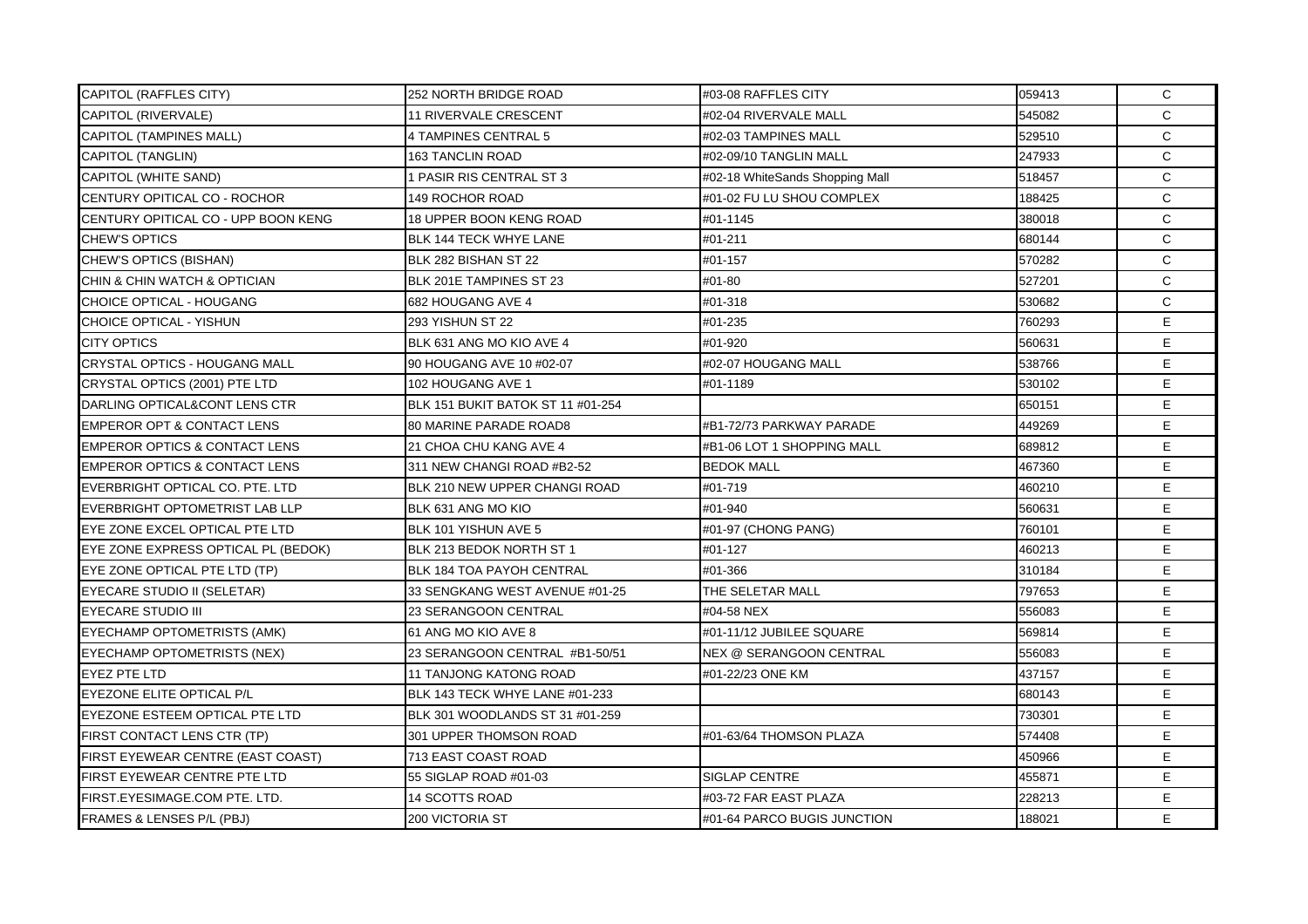| <b>FRAMES &amp; LENSES P/L (TBP)</b>           | 302 TIONG BAHRU ROAD           | #01-134 TIONG BAHRU PLAZA       | 168732 | E. |
|------------------------------------------------|--------------------------------|---------------------------------|--------|----|
| FRAMES & LENSES P/L C/O YES EYEWEAR            | 8A MARINA BOULEVARD            | #B2-08                          | 018984 | E  |
| <b>FRAMES &amp; LENSES P/L C/O YES EYEWEAR</b> | <b>6 RAFFLES BOULEVARD</b>     | #03-121 MARINA SQUARE           | 039594 | E  |
| <b>GRAND OPTICAL - JURONG EAST</b>             | 131 JURONG EAST ST 13          | #01-245                         | 600131 | E. |
| <b>GRAND OPTICAL - TOA PAYOH</b>               | <b>190 TOA PAYOH CENTRAL</b>   | #01-568                         | 310910 | E. |
| <b>GRAND OPTICAL &amp; CONTACT LENS P/L</b>    | <b>633 BUKIT BATOK CENTRAL</b> | #01-124                         | 650633 | E  |
| <b>GRAND OPTICAL CONTACT LENS P/L (JE)</b>     | BLK 131 JURONG EAST ST 13      | #01-245                         | 609131 | E. |
| H2 HUB - (TAMPINES)                            | 2 TAMPINES CENTRAL 5 #01-06A   | <b>CENTURY SQUARE</b>           | 529509 | E. |
| H2 HUB - BEDOK NORTH                           | 205 BEDOK NORTH ST 1 #01-377   | BEDOK TOWN CTR                  | 460205 | E  |
| <b>HIROCON PTE LTD - RAFFLES</b>               | <b>1 RAFFLES PLACE</b>         | #03-26 ONE RAFFLES PLACE MALL   | 048616 | E. |
| JAMCO OPTICAL & TRADING CO                     | <b>865 MOUNTBATTEN ROAD</b>    | #B1-15 KATONG SHOPPING CENTRE   | 437844 | E  |
| KAI JOO DEPARTMENTAL & OPTICAL                 | 1 TANJONG PAGAR ROAD           | #01-12 TANJONG PAGAR PLAZA      | 082001 | E  |
| KAI JOO HUNG OPTICAL & WATCHES                 | BLK 201E TAMPINES ST 23        | #01-62                          | 527201 | E. |
| KAI JOO OPTICS & CONTACT LENS                  | BLK 845 GEYLANG RD             | #01-24 TANJONG KATONG COMPLEX   | 400845 | E  |
| KAI JOO OPTOMETRY                              | BLK 3 SIMEI ST 6               | #01-30 EASTPOINT MALL           | 528833 | E. |
| KJ OPTOMETRISTS (PLAZA)                        | 68 ORCHARD ROAD #04-52         | PLAZA SINGAPURA                 | 238839 | E  |
| <b>KLEARER VISION</b>                          | BLK 214 BEDOK NORTH ST 1       | #01-177                         | 460214 | E  |
| <b>KNICK &amp; KNACK (WOODLANDS)</b>           | 1 WOODLANDS ROAD               | #01-08 JUNCTION 10              | 677899 | E  |
| KNICK & KNACK OPTICAL PL (EU TONG SEN)         | 6 EU TONG SEN STREET           | #B1-31/32 THE CENTRAL           | 059817 | E. |
| KNICK & KNACK OPTICAL PL (SELETAR)             | 33 SENGKANG WEST AVENUE #02-18 | THE SELETAR MALL                | 797653 | E  |
| KNICK & KNACK OPTICAL PTE LTD                  | 3 GATEWAY DRIVE #04-13         | WESTGATE MALL                   | 608532 | E  |
| KNICK & KNACK OPTICAL PTE LTD                  | 6 EU TONG SEN STREET           | #B1-31/32                       | 059817 | E. |
| KOOLOOK (JUNCTION 8)                           | 9 BISHAN PLACE                 | #01-16 JUNCTION SHOPPING CENTRE | 579837 | E  |
| <b>KOOLOOK (SUNTEC CITY)</b>                   | <b>3 TEMASEK BOULEVARD</b>     | #02-705 SUNTEC CITY             | 038983 | E  |
| KOOLOOK PL (JEM)                               | 50 JURONG GATEWAY #02-40       | <b>JEM</b>                      | 608549 | E. |
| KOOLOOK PL (TIONG BAHRU PLAZA)                 | 302 TIONG BAHRU ROAD           | #B1-20 TIONG BAHRU PLAZA        | 168732 | N  |
| KWONG SHIN EYEWEAR PTE LTD                     | BLK 231 BAIN ST                | #01-43 BRAS BASAH COMPLEX       | 180231 | N  |
| <b>LOGOS EYECARE PTE LTD</b>                   | BLK 726 ANG MO KIO AVE 6       | #01-4162                        | 560726 | N  |
| MANCHESTER EYEWEAR PTE LTD                     | <b>30 SEMBAWANG DRIVE</b>      | #01-04 SUN PLAZA                | 757713 | N  |
| MANCHESTER EYEWEARS & CL CTR                   | BLK 30 WOODLANDS AVE 1         | #01-03 THE WOODGROVE            | 739065 | N  |
| MEE MEE EYECARE PTE LTD                        | 313 ORCHARD ROAD               | #04-03 313 @ SOMERSET           | 238895 | N  |
| MEE MEE OPTICS PTE LTD                         | <b>1 JALAN ANAK BUKIT</b>      | #01-16B BUKIT TIMAH PLAZA       | 588996 | N  |
| <b>MEI LIM OPTICAL</b>                         | BLK 210 HOUGANG ST 21          | #01-235                         | 530210 | N  |
| MIDO EYEWEAR P/L C/O MIDO OPTICS               | 435 ORCHARD ROAD               | #01-34/35/36 WISMA ATRIA        | 238877 | N  |
| <b>MIDO OPTICS</b>                             | 11 TANJONG KATONG ROAD         | #B1-15 ONEKM                    | 437157 | N  |
| MIDO VISION P/L C/O EMPEROR OPTICS (CTP)       | 133 NEW BRIDGE ROAD            | #01-19 CHINATOWN POINT          | 059413 | N  |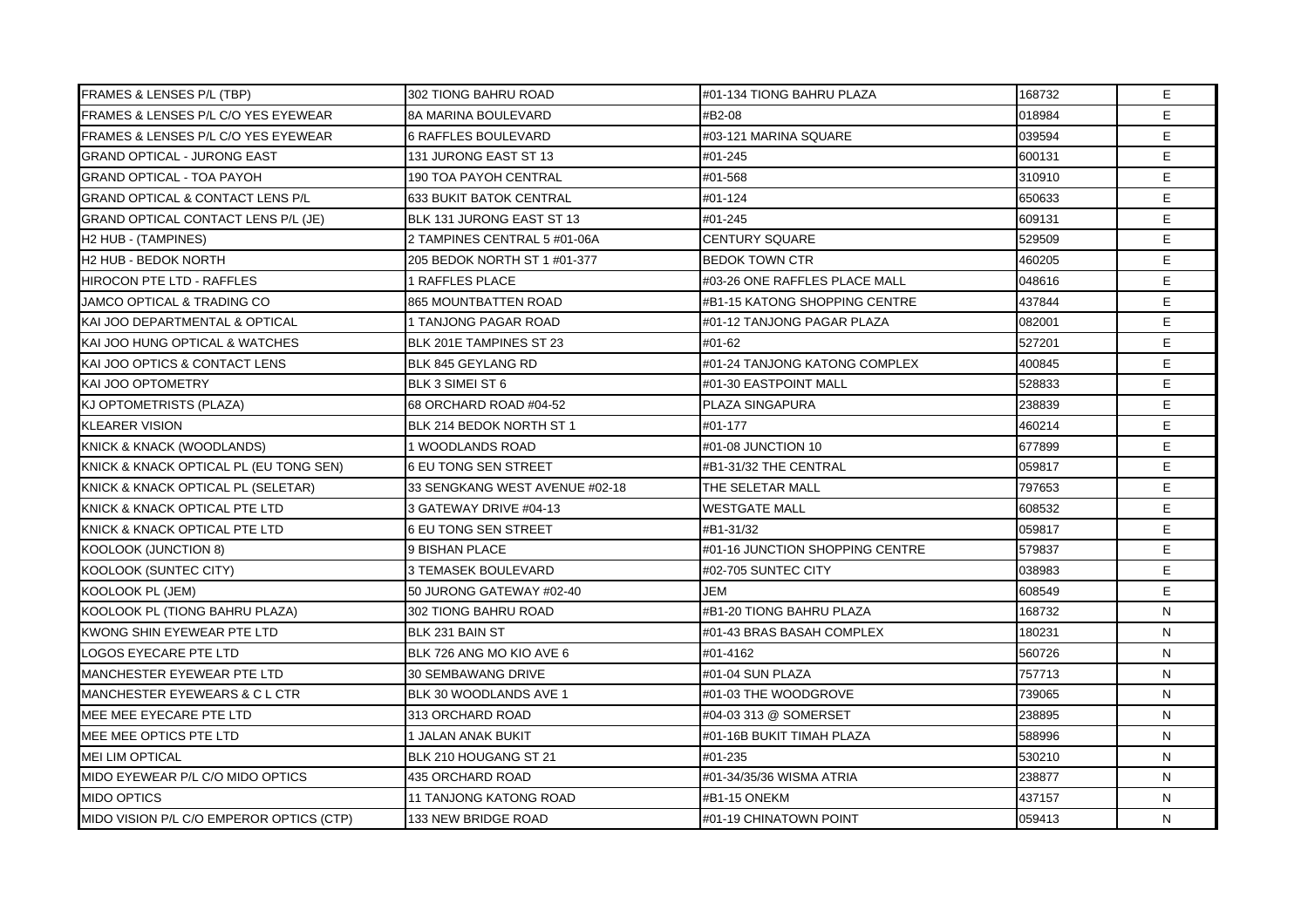| MIDO VISION P/L C/O EYEFIT (KLW)         | 1 STADIUM PLACE                | #01-36 KALLANG WAVE                | 397628 | N.           |
|------------------------------------------|--------------------------------|------------------------------------|--------|--------------|
| MING LIAN OPTICAL AND CONTACT LENS       | BLK 574 ANG MO KIO AVE 10      | #01-1847                           | 560574 | N            |
| <b>MORRISON OPTICAL (FAR EAST) PL</b>    | BLK 143 TECK WHYE LANE #01-229 |                                    | 680143 | N            |
| MORRISON OPTICAL (FAR EAST) PTE LTD      | BLK 144 TECK WHYE LANE         | #01-217                            | 680144 | N            |
| MORRISON OPTICAL (FAR EAST) PTE LTD      | BLK 548 WOODLANDS DR 44        | #02-33 VISTA POINT                 | 730548 | $\mathsf{N}$ |
| MORRISON OPTICAL (INTERNATIONAL) PTE LTD | BLK 888 WOODLANDS DR 50        | #01-7318 888 PLAZA                 | 730888 | N            |
| MORRISON OPTICAL (INTERNATIONAL)-RVALE   | BLK 118 RIVERVALE DRIVE        | #01-36 RIVERVALE PLAZA             | 540118 | N            |
| MORRISON OPTICAL (SINGAPORE) PTE LTD     | BLK 682 HOUGANG AVE 4          | #01-334                            | 530682 | N            |
| <b>MORRISON OPTICAL PTE LTD</b>          | BLK 166 WOODLANDS ST 13        | #01-533                            | 730166 | N            |
| <b>MR EYEWEAR (CROSS)</b>                | 18 CROSS STREET #01-21         | CHINA SQUARE CENTRAL               | 048423 | N            |
| MR. EYEWEAR                              | NO.1 BUKIT BATOK CENTRAL LINK  | #04-05                             | 658713 | N            |
| <b>MY OPTICS</b>                         | 190 MIDDLE ROAD #01-27         | <b>FORTUNE CENTRE</b>              | 188979 | N            |
| NAN FANG OPTOMETRISTS PTE LTD            | BLK 237 SERANGOON AVE 3        | #01-122 HDB SERANGOON              | 550237 | N            |
| NANYANG (CLEMENTI MALL)                  | 3155 COMMONWEALTH AVENUE WEST  | #04-43 THE CLEMENTI MALL           | 129588 | N            |
| NANYANG OPTICAL CO (BISHAN)              | 9 BISHAN PLACE                 | #B1-15 JUNCTION 8                  | 579837 | N            |
| NANYANG OPTICAL CO (CAUSEWAY POINT)      | 1 WOODLANDS SQUARE             | #B1-04 CAUSEWAY POINT              | 738099 | N            |
| NANYANG OPTICAL CO (EASTPOINT)           | 3 SIMEI STREET 6               | #02-22 EASTPOINT MALL              | 528833 | N            |
| NANYANG OPTICAL CO (JURONG POINT)        | 1 JURONG WEST CENTRAL 2        | #01-26A JURONG POINT               | 648886 | N            |
| NANYANG OPTICAL CO (KOVAN)               | BLK 205 HOUGANG ST 21          | #01-133/135                        | 530205 | N            |
| NANYANG OPTICAL CO (PARKWAY PARADE)      | 60 MARINE PARADE RD            | #B1-60 PARKWAY PARADE              | 449269 | N            |
| NANYANG OPTICAL CO (SENGKANG)            | 1 SENGKANG SQ                  | #B1-14 COMPASS POINT               | 545078 | N            |
| NANYANG OPTICAL CO (SERANGOON)           | <b>23 SERANGOON CENTRAL</b>    | #B1-64 NEX                         | 556083 | N            |
| NANYANG OPTICAL CO (THOMSON)             | 301 UPPER THOMSON RD           | #01-10A THOMSON PLAZA              | 574408 | N            |
| NANYANG OPTICAL CO (UNITED SQ)           | 101 THOMSON RD                 | #B1-61A UNITED SQUARE              | 307591 | N            |
| NANYANG OPTICAL CO (WHITE SAND)          | NO.1 PASIR RIS CENTRAL ST 3    | #01-11A/B WHITESANDS SHOPPING MALL | 518457 | N            |
| NANYANG OPTICAL CO PTE LTD (ONE KM)      | <b>11 TANJONG KATONG ROAD</b>  | #02-07/08 ONE KM SINGAPORE         | 437157 | N            |
| <b>NEW FOCUS EYEWEAR</b>                 | 18 JALAN MEMBINA, #01-05       |                                    | 164018 | N            |
| <b>OJO OPTOMETRY</b>                     | 10 TAMPINES CENTRAL 1          | #03-01                             | 529536 | N            |
| <b>ONG'S OPTICS</b>                      | BLK 502 JURONG WEST AVE 1      | #01-825                            | 640502 | N            |
| ONG'S OPTICS & CONTACT LENS CENTRE       | BKL 498 JURONG WEST ST 41      | #01-468                            | 640498 | N            |
| <b>OPTIC POINT</b>                       | 1 SCOTTS ROAD                  | SHAW CENTRE #16-02                 | 228208 | N            |
| OPTIC POINT@ ORCHARD PTE LTD             | BLK 510 BISHAN STREET 13       | #01-05                             | 570510 | N            |
| OPTICAL 88 (BT PANJANG)                  | 1 JELEBU ROAD                  | #02-36 BUKIT PANJANG PLAZA         | 677743 | N            |
| OPTICAL 88 (CAUSEWAY POINT)              | 1 WOODLANDS SQUARE #01-05      | <b>CAUSEWAY POINT</b>              | 738099 | N            |
| OPTICAL 88 (CCK)                         | 21 CHUA CHU KANG AVE 4         | #B1-02 LOT 1 SHOPPER MALL          | 689812 | N            |
| <b>OPTICAL 88 (CLEMENTI MALL)</b>        | 3155 COMMONWEALTH AVENUE WEST  | #05-27 CLEMENTI MALL               | 129588 | N            |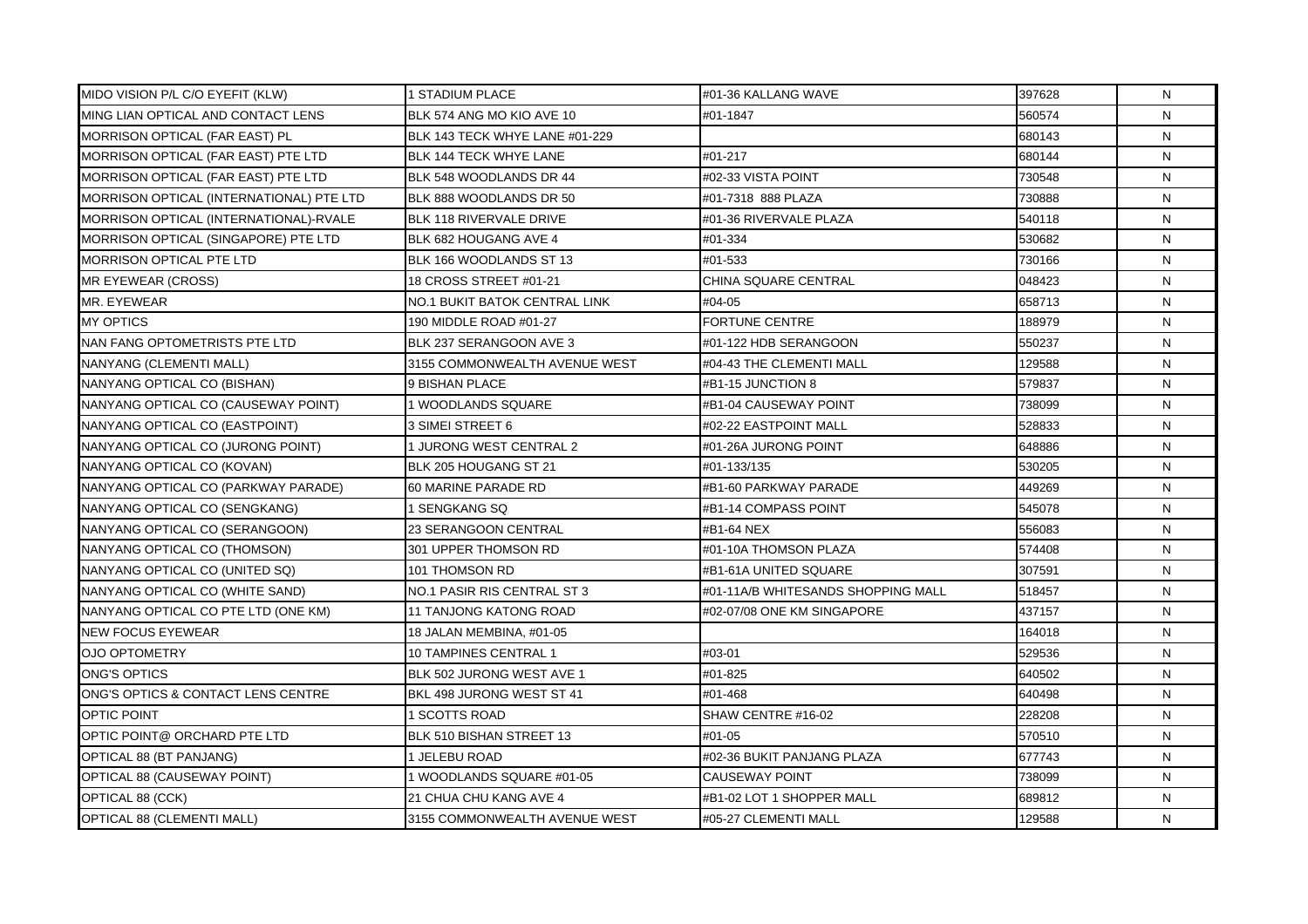| <b>OPTICAL 88 (CLEMENTI)</b>          | BLK 449 CLEMENTI AVE 3          | #01-259                             | 120449 | <b>NE</b> |
|---------------------------------------|---------------------------------|-------------------------------------|--------|-----------|
| OPTICAL 88 (IMM BUILDING)             | NO. 2 JURONG EAST ST 21         | #01-135 IMM BUILDING                | 609601 | <b>NE</b> |
| OPTICAL 88 (JEM)                      | 50 JURONG GATEWAY               | #B1-43/44                           | 608549 | <b>NE</b> |
| OPTICAL 88 (JURONG POINT)             | 63 JURONG WEST CENTRAL 3        | #B1-20/22 JURONG POINT SHOPPING CTR | 648331 | <b>NE</b> |
| OPTICAL 88 (MARINA SQ)                | 6 RAFFLES BOULEVARD #02-18      | MARINA SQUARE SHOPPING MALL         | 039594 | <b>NE</b> |
| OPTICAL 88 (NORTHPOINT)               | 930 YISHUN AVE 2                | #B1-09 NORTHPOINT                   | 769098 | <b>NE</b> |
| OPTICAL 88 (PARKWAY PARADE)           | <b>80 MARINE PARADE ROAD</b>    | #B1-25 PARKWAY PARADE               | 449269 | <b>NE</b> |
| OPTICAL 88 (PLAZA SINGAPURA)          | 68 ORCHARD ROAD                 | #B2-21 PLAZA SINGAPURA              | 238839 | <b>NE</b> |
| OPTICAL 88 (RAFFLES S.C)              | 252 NORTH BRIDGE ROAD           | #B1-41 RAFFLES SHOPPING CENTRE      | 179103 | <b>NE</b> |
| OPTICAL 88 (REPUBLIC PLAZA)           | 9 RAFFLES PLACE                 | #01-19 REPUBLIC PLAZA               | 048619 | <b>NE</b> |
| <b>OPTICAL 88 (TAMPINES MALL)</b>     | 4 TAMPINES CENTRAL 5            | #B1-21 TAMPINES MALL                | 529510 | <b>NE</b> |
| OPTICAL 88 (VIVO)                     | <b>1 HARBOUR FRONT WALK</b>     | #02-204 VIVO CITY                   | 098598 | <b>NE</b> |
| <b>OPTICAL 88 PREMIER</b>             | 2 ORCHARD TURN #B3-53           | ION ORCHARD                         | 238801 | <b>NE</b> |
| OPTIQUE PARIS MIKI - JUNCTION 8       | 9 BISHAN PLACE                  | #02-04 JUNCTION 8                   | 579837 | <b>NE</b> |
| OPTIQUE PARIS MIKI - LIANG COURT      | <b>177 RIVER VALLEY ROAD</b>    | #B1-10 LIANG COURT COMPLEX          | 179030 | <b>NE</b> |
| OPTIQUE PARIS MIKI - PARCO BUGIS      | 200 VICTORIA STREET             | #03-07 PARCO BUGIS JUNCTION         | 188024 | <b>NE</b> |
| OPTIQUE PARIS MIKI - TAKASHINMAYA     | 391 ORCHARD ROAD, NGEE ANN CITY | LEVEL 4 #417-1,TAKASHIMAYA SC       | 238872 | <b>NE</b> |
| OPTIQUE PARIS MIKI - TAMPINES CENTRAL | 10 TAMPINES CENTRAL 1           | #B1-31 TAMPINES 1                   | 529536 | <b>NE</b> |
| OPTIQUE PARIS MIKI - TIONG BAHRU      | 302 TIONG BAHRU ROAD            | #02-06 TIONG BAHRU PLAZA            | 168732 | <b>NE</b> |
| OPTIQUE PARIS MIKI (HOLLAND)          | 211 HOLLAND DRIVE               | #02-19/20 HOLLAND SHOPPING CENTRE   | 278967 | <b>NE</b> |
| OPTIQUE PARIS MIKI (PARKWAY)          | 80 MARINE PARADE                | #B1-09 PARKWAY PARADE               | 449269 | <b>NE</b> |
| OPTIQUE PARIS MIKI (S) PTE LTD        | <b>8 KALLANG AVENUE</b>         | #06-09 APERIA TOWER ONE             | 339509 | <b>NE</b> |
| OPTIQUE PARIS MIKI - PLAZA SINGAPURA  | 68 ORCHARD ROAD #03-22          | PLAZA SINGAPURA                     | 238839 | <b>NE</b> |
| OPTIQUE PARIS MIKI-BUGIS JUCT         | 200 VICTORIA STREET #03-07      | PARCO BUGIS JUNCTION                | 188021 | <b>NE</b> |
| OPTIQUE PARIS MIKI-VIVO CITY          | NO 1 HARBOUR FRONT WALK #01-148 | VIVO CITY                           | 098585 | <b>NE</b> |
| <b>OPTIQUE ZONE (BIS)</b>             | BLK 508 BISHAN ST 11            | #01-388                             | 570508 | <b>NE</b> |
| OPTIQUE ZONE (QUEENSWAY)              | 1 QUEENSWAY                     | #01-54 QUEENSWAY SHOPPING CENTRE    | 149053 | <b>NE</b> |
| PEARL'S OPTICAL CO P/L                | 101 UPPER CROSS STREET          | #02-24 PEOPLE'S PARK CENTRE         | 058357 | S         |
| <b>PEARL'S OPTICS PTE LTD</b>         | 63 JURONG WEST CENTRAL 3        | #01-10 JURONG POINT SHOPPING CENTRE | 648331 | S         |
| PEARL'S VISIONCARE P/L (HOUGANG)      | BLK 205 HOUGANG ST 21, L3       | HEARTLAND MALL, KOVAN               | 530205 | S         |
| PEARL'S VISIONCARE PTE LTD            | 51 JALAN SULTAN                 |                                     | 198975 | S         |
| PEARL'S VISIONCARE-BEDOK POINT        | 799 UPPER CHANGI ROAD           | #02-17 BEDOK POINT                  | 467351 | W         |
| PEKING DEPARTMENTAL & OPTICAL STORE   | BLK 445 FAJAR ROAD #01-532      | <b>FAJAR SHOPPING CENTRE</b>        | 670445 | W         |
| PEKING VISION-CARE PTE LTD            | <b>BLK 260 BANGKIT RD</b>       | #01-29                              | 670260 | W         |
| PIONEER EYECARE CENTRE                | 11 EAST COAST ROAD #02-08       | ODEN KATONG SHOPPING COMPLEX        | 428722 | W         |
| RADIANT OPTIC & CONTACT LENS CENTRE   | <b>163 BUKIT MERAH CENTRAL</b>  | #02-3599D                           | 150163 | W         |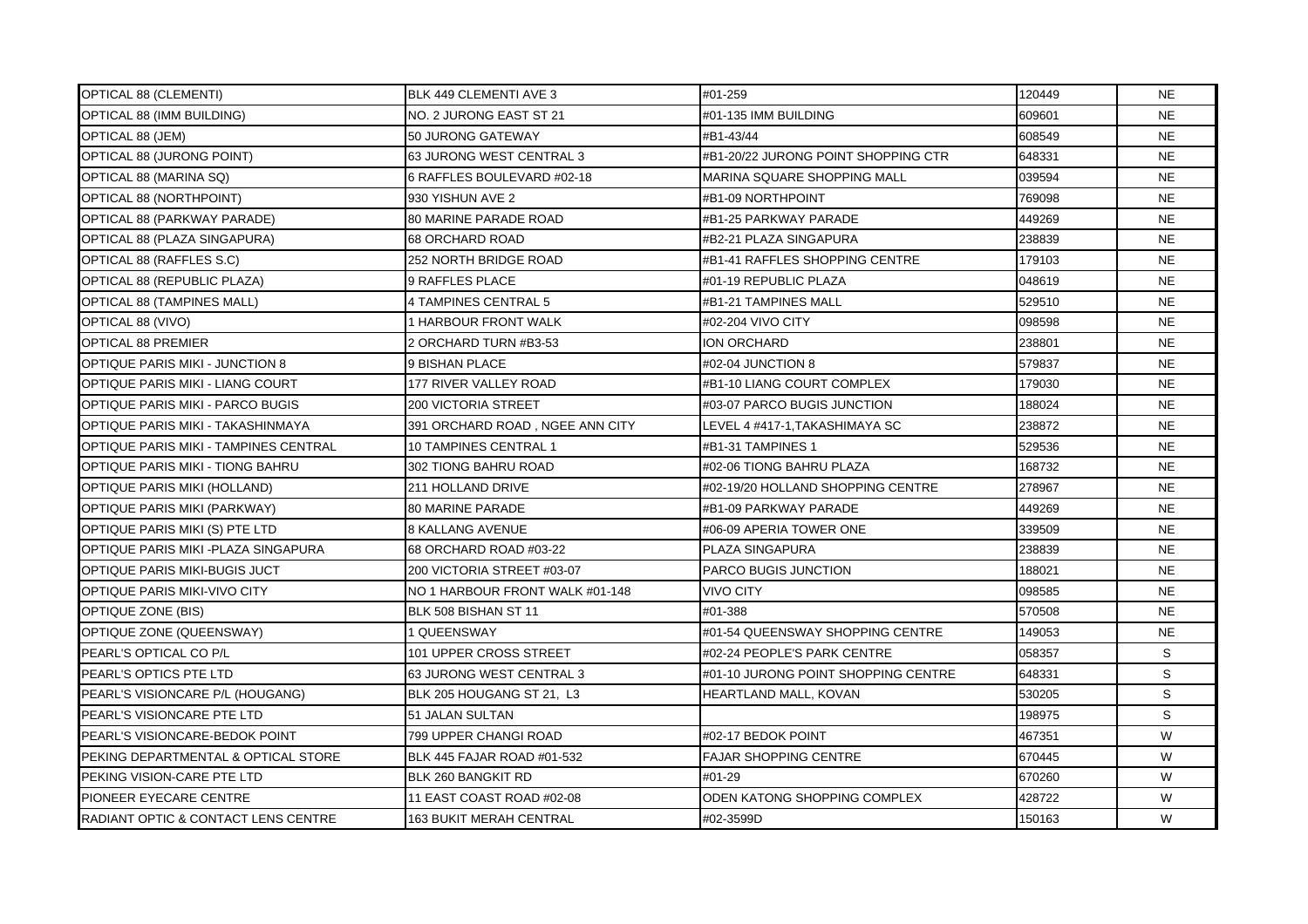| RESIDENTS OP PL (HOUGANG)             | BLK 681 HOUGANG AVE 8             | #01-839                        | 530681 | W |
|---------------------------------------|-----------------------------------|--------------------------------|--------|---|
| RESIDENTS OPTICAL (BEDOK) PTE LTD     | BLK 510 BEDOK NORTH ST 3          | #01-53                         | 460510 | W |
| <b>RESIDENTS OPTICAL PTE LTD</b>      | BLK 965 JURONG WEST ST 93         | #01-209                        | 640965 | W |
| <b>SEEN - DEMPSEY</b>                 | <b>26 DEMPSEY ROAD</b>            | #01-03                         | 249686 | W |
| SPECTACLE HUT (SBM-BEDOK MALL)        | 311 NEW UPPER CHANGI ROAD #01-36  | <b>BEDOK MALL</b>              | 467360 | W |
| SPECTACLE HUT (SCS-CENTURY SQUARE)    | 2 TAMPINES CENTRAL                | #02-02A CENTURY SQUARE         | 529509 | W |
| SPECTACLE HUT (SJ8 -JUNCTION 8)       | 9 BISHAN PLACE #02-50             | JUNCTION SHOPPING CENTRE       | 579837 | W |
| SPECTACLE HUT (SRS-RAFFLES CITY S.C)  | 252 NORTH BRIDGE ROAD             | #B1-32 RAFFLES SHOPPING CENTRE | 179103 | W |
| SPECTACLE HUT PTE LTD                 | 1 CLEMENTI LOOP                   | #05-01                         | 129808 | W |
| STRAITS CONTACT LENS & OPTICAL CENT   | BLK 513 TAMPINES CENTRAL 1        | #01-166                        | 520513 | W |
| STRAITS OPT & CONT.LENS P/L (BIS)     | BLK 506 BISHAN ST 11              | #01-404                        | 570506 | W |
| STRAITS OPT & CONT.LENS P/L (SER)     | BLK 262 SERANGOON CENTRAL DRIVE   | #01-95                         | 550262 | W |
| STRAITS OPTICAL & CONTACT LENS PTE    | BLK 443 CLEMENTI AVE 3            | #01-73                         | 120443 | W |
| <b>SUNNY EYEWEAR</b>                  | 14 SCOTTS ROAD #02-100            | FAR EAST PLAZA                 | 228213 | W |
| <b>SYSTEMS OPTICS</b>                 | <b>111 NORTH BRIDGE ROAD</b>      | #01-24 PENINSULA PLAZA         | 179098 | W |
| T.O.T (THE OPTIQUE OF TOMORROW)       | 50 JURONG GATEWAY ROAD            | #03-43                         | 608549 | W |
| <b>TAMPINES OPT (AMK)</b>             | BLK 702 ANG MO KIO AVE 8          | #01-2507C                      | 560702 | W |
| TAMPINES OPT (BUKIT PANJANG)          | BLK 628 SENJA ROAD                | #01-06                         | 670628 | W |
| <b>TAMPINES OPT (DAWSON PLACE)</b>    | <b>BLK 57 DAWSON ROAD</b>         | #01-02                         | 142057 | W |
| TAMPINES OPT (JALAN TIGA)             | <b>BLK 41 JALAN TIGA</b>          | #01-06                         | 390041 | W |
| TAMPINES OPT (JURONG WEST)            | BLK 638 JURONG WEST ST 61         | #01-07                         | 640638 | W |
| TAMPINES OPT (NORTH PLAZA)            | BLK 883 WOODLANDS ST 82           | #01-490 NORTH PLAZA            | 730883 | W |
| TAMPINES OPT (SENG KANG)              | <b>21 SENGKANG WEST AVE</b>       | #01-16 FERNVALE POINT          | 797650 | W |
| TAMPINES OPT (TAMPINES)               | 11 TAMPINES ST 32                 | #01-12 TAMPINES MART           | 529287 | W |
| TAMPINES OPT (WOODLANDS)              | BLK 888 WOODLANDS DR 50           | #01-743                        | 730888 | W |
| <b>TAMPINES OPTICAL &amp; CONTACT</b> | 825 TAMPINES ST 81                | #01-72                         | 520825 | W |
| THE EYE SITE PTE LTD (PARKWAY)        | 80 MARINE PARADE ROAD             | #B1-99/100 PARKWAY PARADE      | 449269 | W |
| THE EYECARE INITIATIVE PTE LTD        | <b>BLK 148 POTONG PASIR AVE 1</b> | #01-51                         | 350148 | W |
| THE LENS MEN PTE LTD (PARKWAY)        | <b>80 MARINE PARADE</b>           | #B1-77 PARKWAY PARADE          | 449269 | W |
| THE OPTIQUE (ION ORCHARD)             | 2 ORCHARD TURN #B1-23             | <b>ION ORCHARD</b>             | 238801 | W |
| UNIVERSAL OPTICAL PTE LTD             | 14 SCOTTS ROAD #04-123            | <b>FAR EAST PLAZA</b>          | 228213 | W |
| UNIVERSAL OPTICAL PTE LTD             | 10 SINARAN DRIVE #01-163/164      | SQUARE 2 (NOVENA MRT)          | 307506 | W |
| UNIVERSAL OPTICAL PTE LTD (SERANGOON) | 23 SERANGOON CENTRAL              | #02-41 NEX                     | 556083 | W |
| UNIVERSAL OPTICAL PTE LTD (TAMPINES   | 2 TAMPINES CENTRAL 5              | #01-34/35 CENTURY SQUARE       | 529509 | W |
| UNIVERSAL OPT-PAYA LEBAR              | 60 PAYA LEBAR ROAD #01-51         | PAYA LEBAR SQUARE              | 409051 | W |
| VISUAL ARTS OPTICS & CL CTR           | 61 CHOA CHU KANG DRIVE #01-07     |                                | 689715 | W |